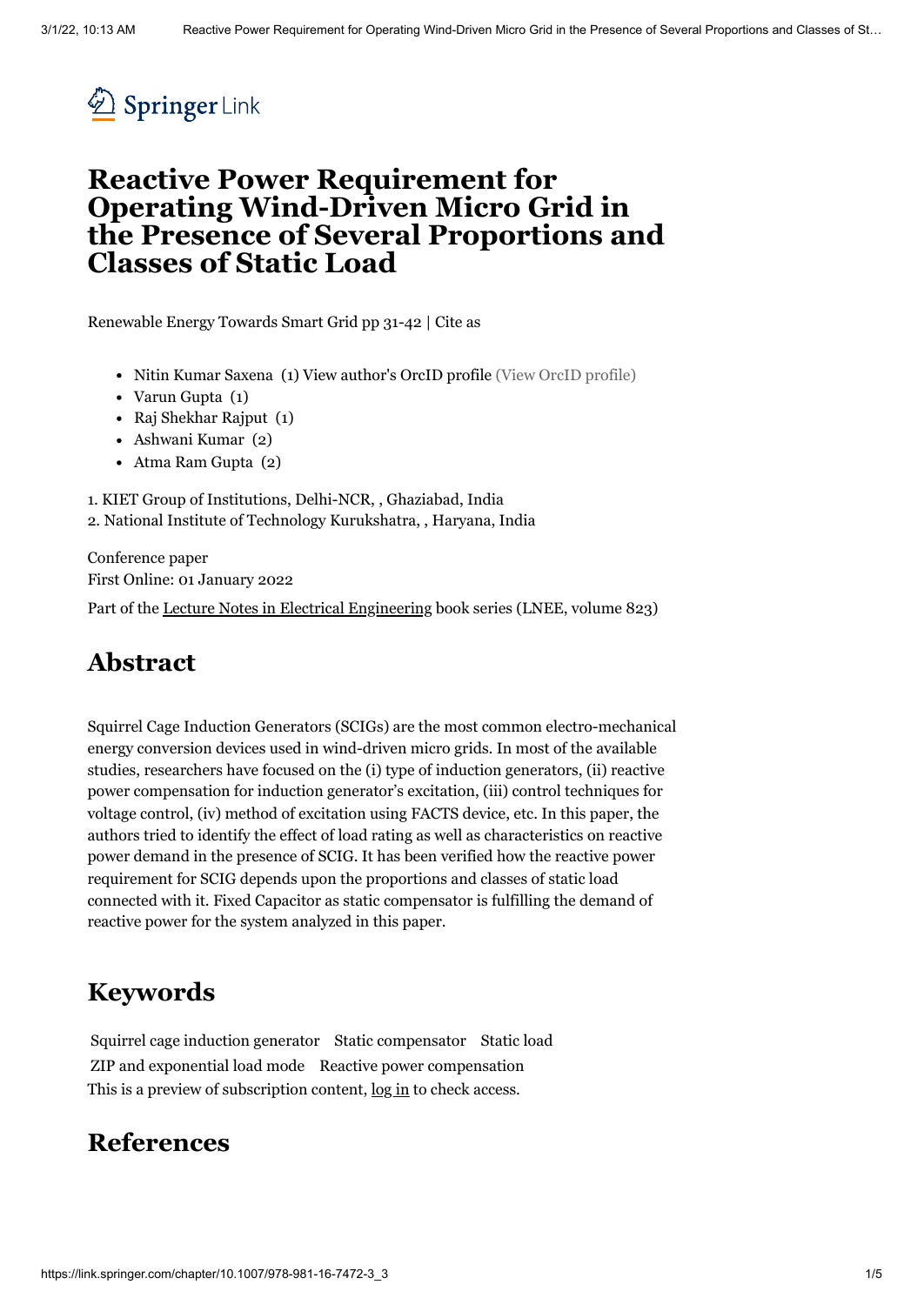- 1. Bhamu S, Pathak N, Bhatti TS (2019) Power control of wind-biogas-PV based hybrid system. In: 2018 international conference on computing power and communication technology GUCON 2018, pp 421–426. https://doi.org/10.1109/GUCON.2018.8675057 [\(https://doi.org/10.1109/GUCON.2018.8675057\)](https://doi.org/10.1109/GUCON.2018.8675057)
- 2. Hinz F, Most D (2018) Techno-economic evaluation of 110 kV grid reactive power support for the transmission grid. IEEE Trans Power Syst 33:4809–4818 CrossRef [\(https://doi.org/10.1109/TPWRS.2018.2816899\)](https://doi.org/10.1109/TPWRS.2018.2816899) Google Scholar (http://scholar.google.com/scholar\_lookup?title=Techno[economic%20evaluation%20of%20110%20kV%20grid%20reactive%20power%](http://scholar.google.com/scholar_lookup?title=Techno-economic%20evaluation%20of%20110%20kV%20grid%20reactive%20power%20support%20for%20the%20transmission%20grid&author=F.%20Hinz&author=D.%20Most&journal=IEEE%20Trans%20Power%20Syst&volume=33&pages=4809-4818&publication_year=2018) 20support%20for%20the%20transmission%20grid&author=F.%20Hinz&auth or=D.%20Most&journal=IEEE%20Trans%20Power%20Syst&volume=33&pag es=4809-4818&publication\_year=2018)
- 3. Bhamu S, Bhatti TS (2018) Automatic power control of a wind-hydro-grid based interconnected system for rural electrification. In: India international conference on power electronics IICPE 2018-Decem, pp 1–5 Google Scholar (https://scholar.google.com/scholar? q=Bhamu%20S%2C%20Bhatti%20TS%20%282018%29%20Automatic%20po wer%20control%20of%20a%20wind-hydrogrid%20based%20interconnected%20system%20for%20rural%20electrificatio [n.%20In%3A%20India%20international%20conference%20on%20power%20e](https://scholar.google.com/scholar?q=Bhamu%20S%2C%20Bhatti%20TS%20%282018%29%20Automatic%20power%20control%20of%20a%20wind-hydro-grid%20based%20interconnected%20system%20for%20rural%20electrification.%20In%3A%20India%20international%20conference%20on%20power%20electronics%20IICPE%202018-Decem%2C%20pp%201%E2%80%935) lectronics%20IICPE%202018-Decem%2C%20pp%201%E2%80%935)
- 4. Saxena NK, Kumar A (2015) Electric power components and systems analytical comparison of static and dynamic reactive power compensation in isolated wind—Diesel system analytical comparison of static and dynamic reactive power compensation in isolated wind—Diesel, pp 37–41. https://doi.org/10.1080/15325008.2014.993777 [\(https://doi.org/10.1080/15325008.2014.993777\)](https://doi.org/10.1080/15325008.2014.993777)
- 5. Hajiabbas MP, Optimization of power system problems Google Scholar (https://scholar.google.com/scholar? [q=Hajiabbas%20MP%2C%20Optimization%20of%20power%20system%20pro](https://scholar.google.com/scholar?q=Hajiabbas%20MP%2C%20Optimization%20of%20power%20system%20problems) blems)
- 6. Saxena NK, Sharma AK (2015) Estimation of composite load model with aggregate induction motor dynamic load for an isolated hybrid power system. Front Energy9

Google Scholar (https://scholar.google.com/scholar? q=Saxena%20NK%2C%20Sharma%20AK%20%282015%29%20Estimation%2 0of%20composite%20load%20model%20with%20aggregate%20induction%20 [motor%20dynamic%20load%20for%20an%20isolated%20hybrid%20power%2](https://scholar.google.com/scholar?q=Saxena%20NK%2C%20Sharma%20AK%20%282015%29%20Estimation%20of%20composite%20load%20model%20with%20aggregate%20induction%20motor%20dynamic%20load%20for%20an%20isolated%20hybrid%20power%20system.%20Front%20Energy9) 0system.%20Front%20Energy9)

- 7. Taylor P, Singh B (2007) Electric machines & power systems induction generators-a prospective, pp 37–41 Google Scholar (https://scholar.google.com/scholar? [q=Taylor%20P%2C%20Singh%20B%20%282007%29%20Electric%20machine](https://scholar.google.com/scholar?q=Taylor%20P%2C%20Singh%20B%20%282007%29%20Electric%20machines%20%26%20power%20systems%20induction%20generators-a%20prospective%2C%20pp%2037%E2%80%9341) s%20%26%20power%20systems%20induction%20generatorsa%20prospective%2C%20pp%2037%E2%80%9341)
- 8. Osheiba AM, Rahman MA (1991) Performance analysis of self-excited induction and reluctance generators. Electr Mach Power Syst 19:477–499 CrossRef [\(https://doi.org/10.1080/07313569108909539\)](https://doi.org/10.1080/07313569108909539)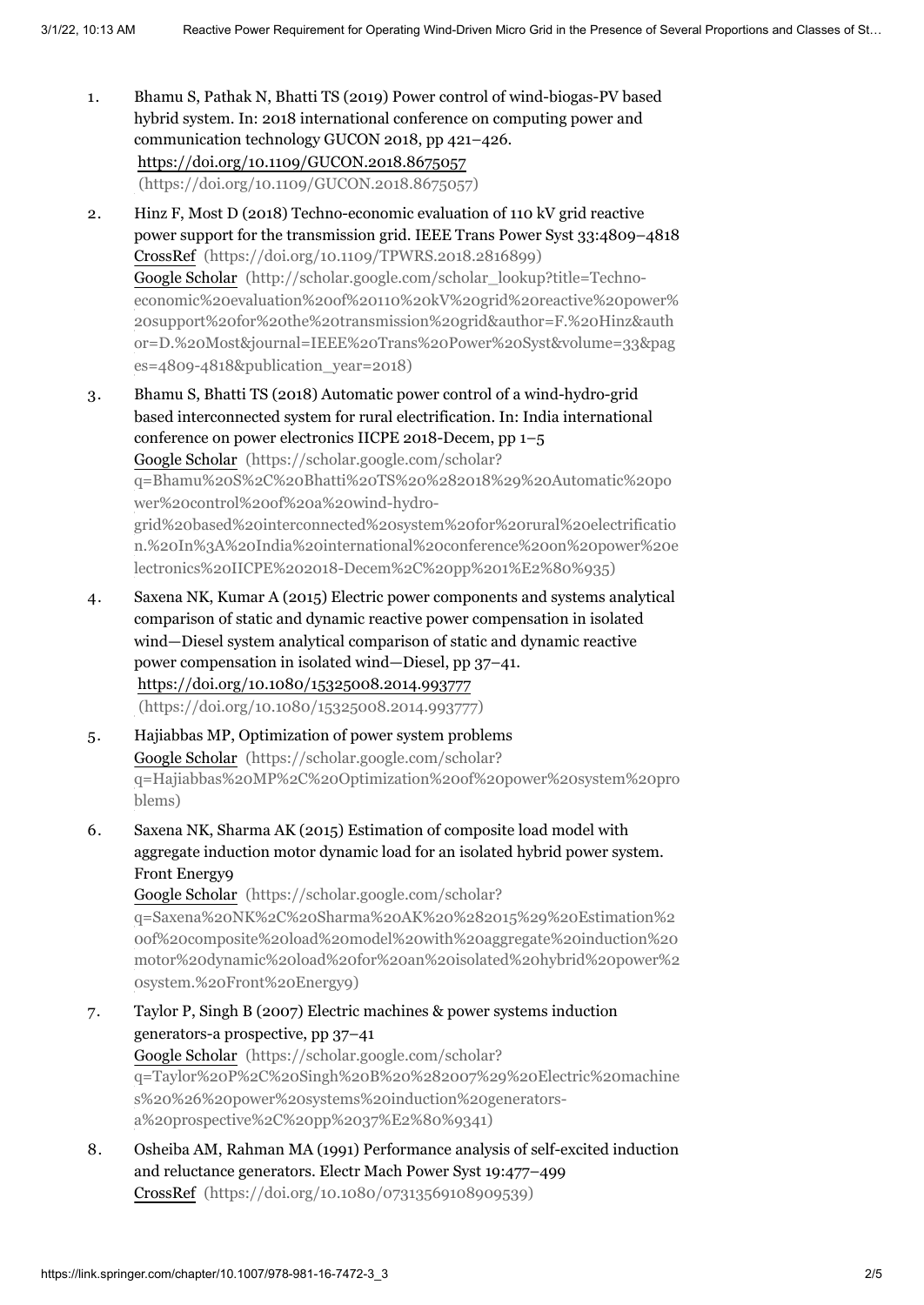Google Scholar (http://scholar.google.com/scholar\_lookup? title=Performance%20analysis%20of%20self[excited%20induction%20and%20reluctance%20generators&author=AM.%20O](http://scholar.google.com/scholar_lookup?title=Performance%20analysis%20of%20self-excited%20induction%20and%20reluctance%20generators&author=AM.%20Osheiba&author=MA.%20Rahman&journal=Electr%20Mach%20Power%20Syst&volume=19&pages=477-499&publication_year=1991) sheiba&author=MA.%20Rahman&journal=Electr%20Mach%20Power%20Syst &volume=19&pages=477-499&publication\_year=1991)

- 9. Bansal RC (2005) Three-phase self-excited induction generators: an overview. IEEE Trans Energy Convers 20:292–299 CrossRef [\(https://doi.org/10.1109/TEC.2004.842395\)](https://doi.org/10.1109/TEC.2004.842395) Google Scholar (http://scholar.google.com/scholar\_lookup?title=Threephase%20self[excited%20induction%20generators%3A%20an%20overview&author=RC.%20](http://scholar.google.com/scholar_lookup?title=Three-phase%20self-excited%20induction%20generators%3A%20an%20overview&author=RC.%20Bansal&journal=IEEE%20Trans%20Energy%20Convers&volume=20&pages=292-299&publication_year=2005) Bansal&journal=IEEE%20Trans%20Energy%20Convers&volume=20&pages= 292-299&publication\_year=2005)
- 10. Kothari DP, Nagrath IJ (2006) Electric machines. Tata-McGraw-Hill, India Google Scholar (https://scholar.google.com/scholar? [q=Kothari%20DP%2C%20Nagrath%20IJ%20%282006%29%20Electric%20m](https://scholar.google.com/scholar?q=Kothari%20DP%2C%20Nagrath%20IJ%20%282006%29%20Electric%20machines.%20Tata-McGraw-Hill%2C%20India) achines.%20Tata-McGraw-Hill%2C%20India)
- 11. Saxena NK, Kumar A (2016) Electrical power and energy systems reactive power control in decentralized hybrid power system with STATCOM using GA. ANN ANFIS Methods 83:175–187

Google Scholar (http://scholar.google.com/scholar\_lookup? [title=Electrical%20power%20and%20energy%20systems%20reactive%20powe](http://scholar.google.com/scholar_lookup?title=Electrical%20power%20and%20energy%20systems%20reactive%20power%20control%20in%20decentralized%20hybrid%20power%20system%20with%20STATCOM%20using%20GA&author=NK.%20Saxena&author=A.%20Kumar&journal=ANN%20ANFIS%20Methods&volume=83&pages=175-187&publication_year=2016) r%20control%20in%20decentralized%20hybrid%20power%20system%20with %20STATCOM%20using%20GA&author=NK.%20Saxena&author=A.%20Kum ar&journal=ANN%20ANFIS%20Methods&volume=83&pages=175- 187&publication\_year=2016)

12. Saqib MA, Saleem AZ (2015) Power-quality issues and the need for reactivepower compensation in the grid integration of wind power. Renew Sustain Energy Rev 43:51–64

CrossRef [\(https://doi.org/10.1016/j.rser.2014.11.035\)](https://doi.org/10.1016/j.rser.2014.11.035) Google Scholar (http://scholar.google.com/scholar\_lookup?title=Powerquality%20issues%20and%20the%20need%20for%20reactive[power%20compensation%20in%20the%20grid%20integration%20of%20wind](http://scholar.google.com/scholar_lookup?title=Power-quality%20issues%20and%20the%20need%20for%20reactive-power%20compensation%20in%20the%20grid%20integration%20of%20wind%20power&author=MA.%20Saqib&author=AZ.%20Saleem&journal=Renew%20Sustain%20Energy%20Rev&volume=43&pages=51-64&publication_year=2015) %20power&author=MA.%20Saqib&author=AZ.%20Saleem&journal=Renew% 20Sustain%20Energy%20Rev&volume=43&pages=51- 64&publication\_year=2015)

- 13. Qu B, Zhuan X, Cui X (2014) Optimal sizing and allocation of fixed reactive power compensation. IFAC Proc 19:10778–10783 Google Scholar (http://scholar.google.com/scholar\_lookup? [title=Optimal%20sizing%20and%20allocation%20of%20fixed%20reactive%20](http://scholar.google.com/scholar_lookup?title=Optimal%20sizing%20and%20allocation%20of%20fixed%20reactive%20power%20compensation&author=B.%20Qu&author=X.%20Zhuan&author=X.%20Cui&journal=IFAC%20Proc&volume=19&pages=10778-10783&publication_year=2014) power%20compensation&author=B.%20Qu&author=X.%20Zhuan&author=X. %20Cui&journal=IFAC%20Proc&volume=19&pages=10778- 10783&publication\_year=2014)
- 14. Kundur P (2006) Power system stability and control. Tata-Mcgraw-Hill, India Google Scholar (https://scholar.google.com/scholar? [q=Kundur%20P%20%282006%29%20Power%20system%20stability%20and](https://scholar.google.com/scholar?q=Kundur%20P%20%282006%29%20Power%20system%20stability%20and%20control.%20Tata-Mcgraw-Hill%2C%20India) %20control.%20Tata-Mcgraw-Hill%2C%20India)
- 15. Saxena NK, Kumar A (2018) Electric power components and systems dynamic reactive power compensation and cost analysis for isolated hybrid power system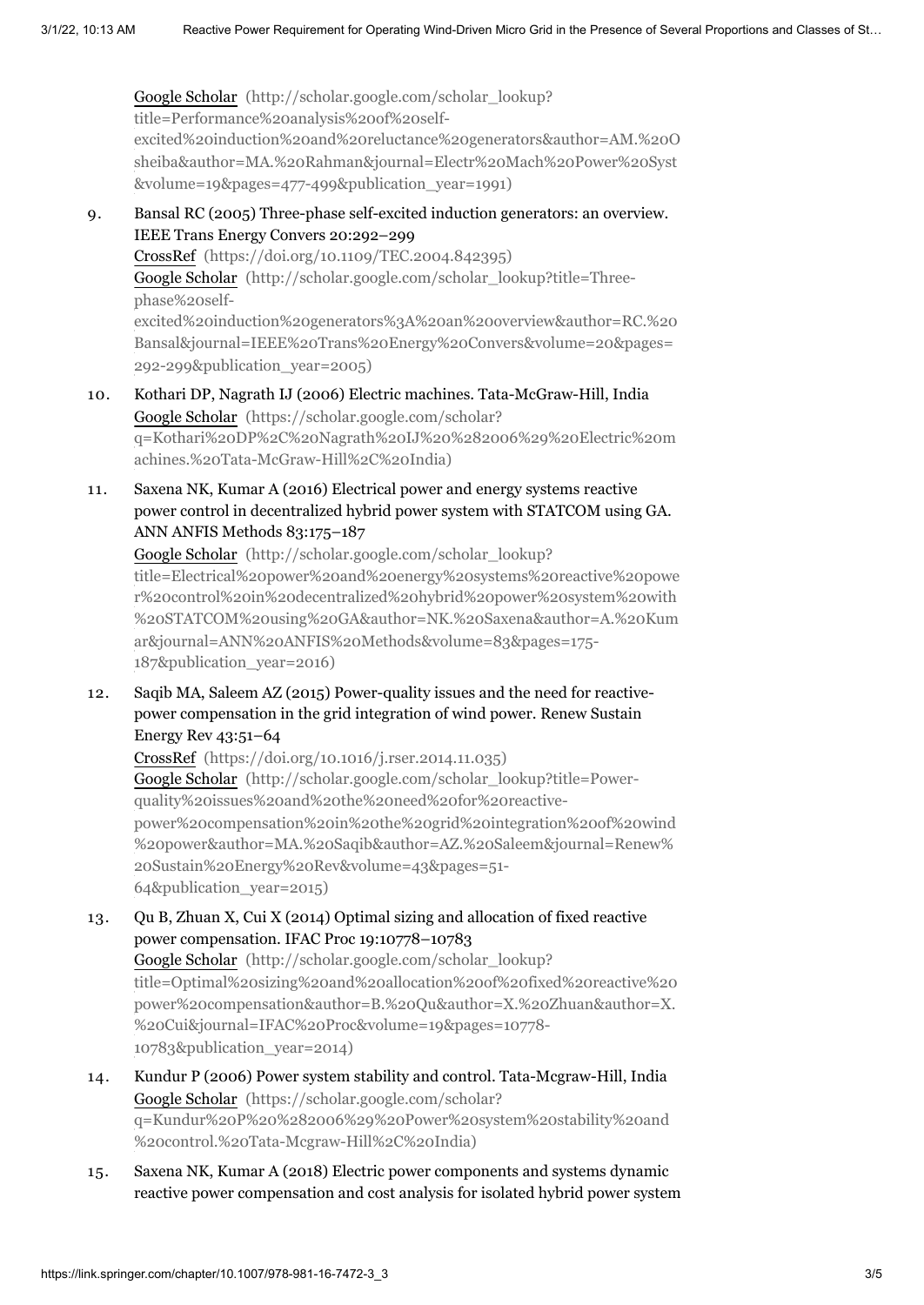#### dynamic reactive power compensation and cost analysis for isolated hybrid power system. Electr Power Compon Syst 45:2034–2049

CrossRef [\(https://doi.org/10.1080/15325008.2017.1332116\)](https://doi.org/10.1080/15325008.2017.1332116) Google Scholar (http://scholar.google.com/scholar\_lookup? [title=Electric%20power%20components%20and%20systems%20dynamic%20r](http://scholar.google.com/scholar_lookup?title=Electric%20power%20components%20and%20systems%20dynamic%20reactive%20power%20compensation%20and%20cost%20analysis%20for%20isolated%20hybrid%20power%20system%20dynamic%20reactive%20power%20compensation%20and%20cost%20analysis%20for%20isolated%20hybrid%20power%20system&author=NK.%20Saxena&author=A.%20Kumar&journal=Electr%20Power%20Compon%20Syst&volume=45&pages=2034-2049&publication_year=2018) eactive%20power%20compensation%20and%20cost%20analysis%20for%20is olated%20hybrid%20power%20system%20dynamic%20reactive%20power%2 0compensation%20and%20cost%20analysis%20for%20isolated%20hybrid%2 0power%20system&author=NK.%20Saxena&author=A.%20Kumar&journal=E lectr%20Power%20Compon%20Syst&volume=45&pages=2034- 2049&publication\_year=2018)

16. Ram SS, Daram SB, Venkataramu PS, Nagaraj MS (2018) Analysis of ZIP load modeling in power transmission system. Int J Control Autom 11:11–24 CrossRef [\(https://doi.org/10.14257/ijca.2018.11.7.02\)](https://doi.org/10.14257/ijca.2018.11.7.02) Google Scholar (http://scholar.google.com/scholar\_lookup? title=Analysis%20of%20ZIP%20load%20modeling%20in%20power%20trans mission%20system&author=SS.%20Ram&author=SB.%20Daram&author=PS. [%20Venkataramu&author=MS.%20Nagaraj&journal=Int%20J%20Control%20](http://scholar.google.com/scholar_lookup?title=Analysis%20of%20ZIP%20load%20modeling%20in%20power%20transmission%20system&author=SS.%20Ram&author=SB.%20Daram&author=PS.%20Venkataramu&author=MS.%20Nagaraj&journal=Int%20J%20Control%20Autom&volume=11&pages=11-24&publication_year=2018) Autom&volume=11&pages=11-24&publication\_year=2018)

17. Murty VVSN, Kumar A (2013) Comparison of optimal capacitor placement methods in radial distribution system with load growth and ZIP load model. Front Energy 7:197–213

CrossRef [\(https://doi.org/10.1007/s11708-013-0249-7\)](https://doi.org/10.1007/s11708-013-0249-7) Google Scholar (http://scholar.google.com/scholar\_lookup? title=Comparison%20of%20optimal%20capacitor%20placement%20methods %20in%20radial%20distribution%20system%20with%20load%20growth%20a [nd%20ZIP%20load%20model&author=VVSN.%20Murty&author=A.%20Kuma](http://scholar.google.com/scholar_lookup?title=Comparison%20of%20optimal%20capacitor%20placement%20methods%20in%20radial%20distribution%20system%20with%20load%20growth%20and%20ZIP%20load%20model&author=VVSN.%20Murty&author=A.%20Kumar&journal=Front%20Energy&volume=7&pages=197-213&publication_year=2013) r&journal=Front%20Energy&volume=7&pages=197- 213&publication\_year=2013)

18. Saxena NK, Kumar A (2019) Analytical approach to estimate mechanical parameters in induction machine using transient response parameters. Int Trans Electr Energy Syst 29:1–14

CrossRef [\(https://doi.org/10.1002/etep.2751\)](https://doi.org/10.1002/etep.2751)

Google Scholar (http://scholar.google.com/scholar\_lookup? [title=Analytical%20approach%20to%20estimate%20mechanical%20parameter](http://scholar.google.com/scholar_lookup?title=Analytical%20approach%20to%20estimate%20mechanical%20parameters%20in%20induction%20machine%20using%20transient%20response%20parameters&author=NK.%20Saxena&author=A.%20Kumar&journal=Int%20Trans%20Electr%20Energy%20Syst&volume=29&pages=1-14&publication_year=2019) s%20in%20induction%20machine%20using%20transient%20response%20par ameters&author=NK.%20Saxena&author=A.%20Kumar&journal=Int%20Tran s%20Electr%20Energy%20Syst&volume=29&pages=1- 14&publication\_year=2019)

# **Copyright information**

© The Author(s), under exclusive license to Springer Nature Singapore Pte Ltd. 2022

# **About this paper**

<span id="page-3-0"></span>Cite this paper as:

Saxena N.K., Gupta V., Rajput R.S., Kumar A., Gupta A.R. (2022) Reactive Power Requirement for Operating Wind-Driven Micro Grid in the Presence of Several Proportions and Classes of Static Load. In: Kumar A.,